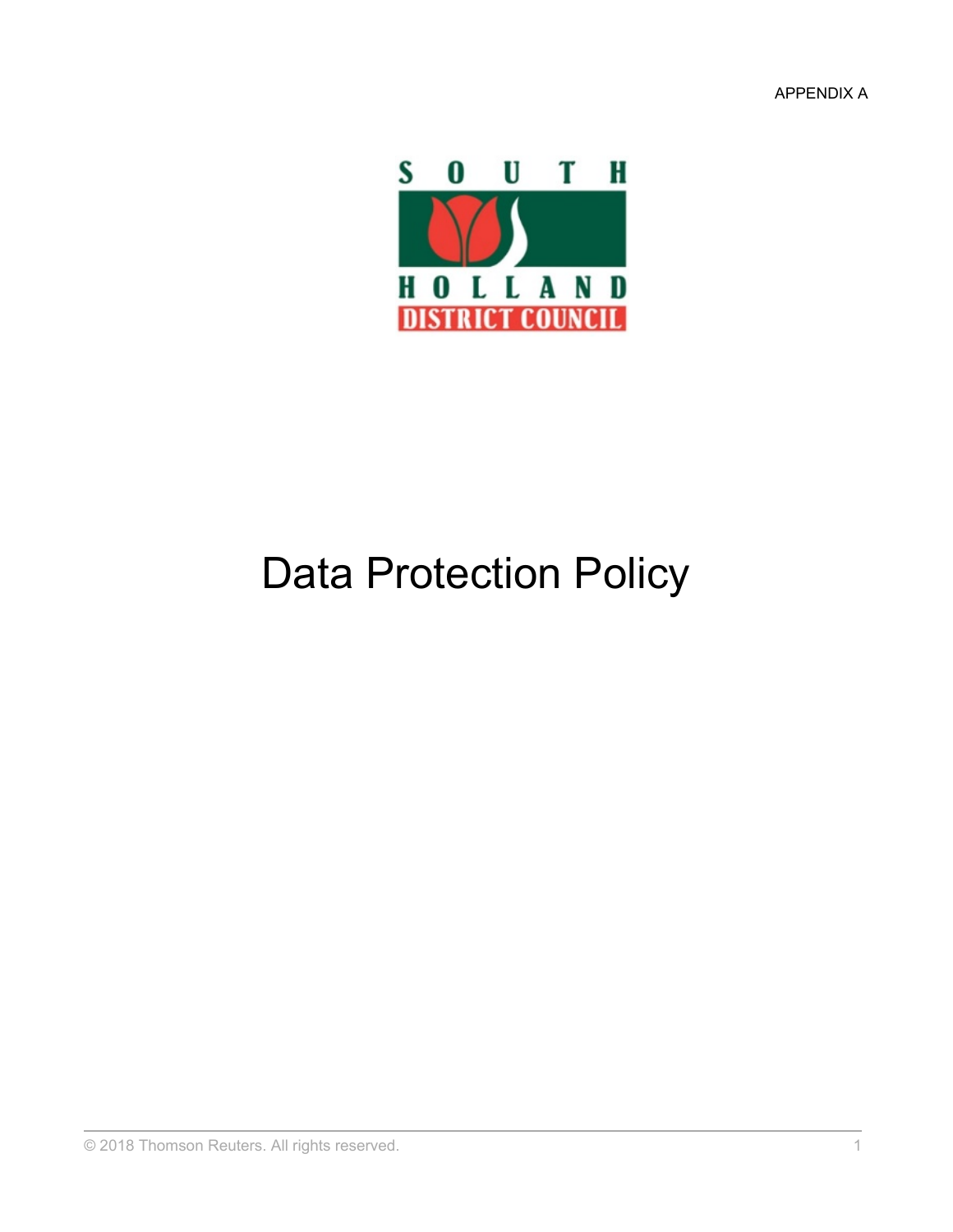# Contents

| 13.4 PRIVACY BY DESIGN AND DATA PROTECTION IMPACT ASSESSMENT (DPIA) 12  |  |
|-------------------------------------------------------------------------|--|
| 13.5 AUTOMATED PROCESSING (INCLUDING PROFILING) AND AUTOMATED DECISION- |  |
|                                                                         |  |
|                                                                         |  |
|                                                                         |  |
|                                                                         |  |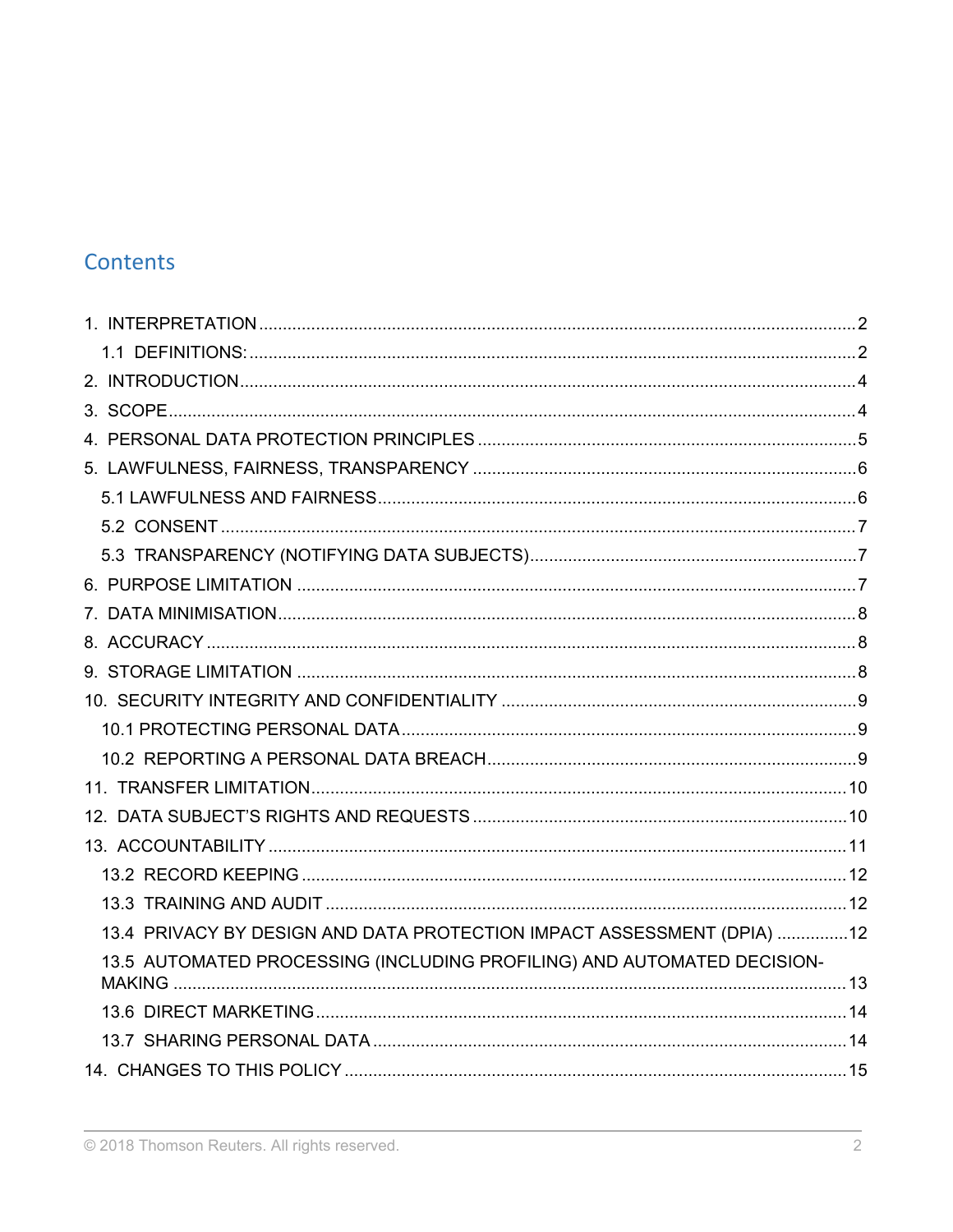South Holland District Council is committed to protecting the rights and privacy of all people with regard to the processing of personal data. During the course of our activities we will collect, store and process personal information about our staff, customers, suppliers and other third parties. We recognise the need to treat personal data in an appropriate and lawful manner and all processing will be conducted in accordance with this policy, the Data Protection Act 1998, the General Data Protection Regulation and any subsequent or amending legislation.

This Policy applies to all employees and members of South Holland District Council. Any breach of this policy will be taken seriously and serious or persistent Personal Data Breaches may be considered to be a breach of the Members' Code of Conduct or result in disciplinary action [links]. As a matter of good practice, other agencies and individuals working with the Council, who have access to personal information, will be expected to read and comply with this Policy.

This Policy is open to all internal and external stakeholders and is available to view on the Council's website: [link]

Users of this policy are encouraged to view further guidance that has been issued by the Information Commissioner's Office ("ICO"). Guidance is available in many discrete areas (such as CCTV, data sharing and subject access rights). These guidance notes can be accessed from the following webpage: [https://ico.org.uk/for-organisations/guidance-index/data-protection-and-privacy-and-electronic](https://ico.org.uk/for-organisations/guidance-index/data-protection-and-privacy-and-electronic-communications/)[communications/](https://ico.org.uk/for-organisations/guidance-index/data-protection-and-privacy-and-electronic-communications/)

The ICO also has a guide specifically about the new General Data Protection Regulation which can be found here: <https://ico.org.uk/for-organisations/guide-to-the-general-data-protection-regulation-gdpr/>

Further resources can also be found on the Council's Intranet at <https://intranet.sholland.gov.uk/GDPR>

# <span id="page-2-0"></span>**1. INTERPRETATION**

#### <span id="page-2-1"></span>**1.1 DEFINITIONS:**

**Automated Decision-Making (ADM):** when a decision is made which is based solely on Automated Processing (including profiling) which produces legal effects or significantly affects an individual. The GDPR prohibits Automated Decision-Making (unless certain conditions are met) but not Automated Processing.

**Automated Processing:** any form of automated processing of Personal Data consisting of the use of Personal Data to evaluate certain personal aspects relating to an individual, in particular to analyse or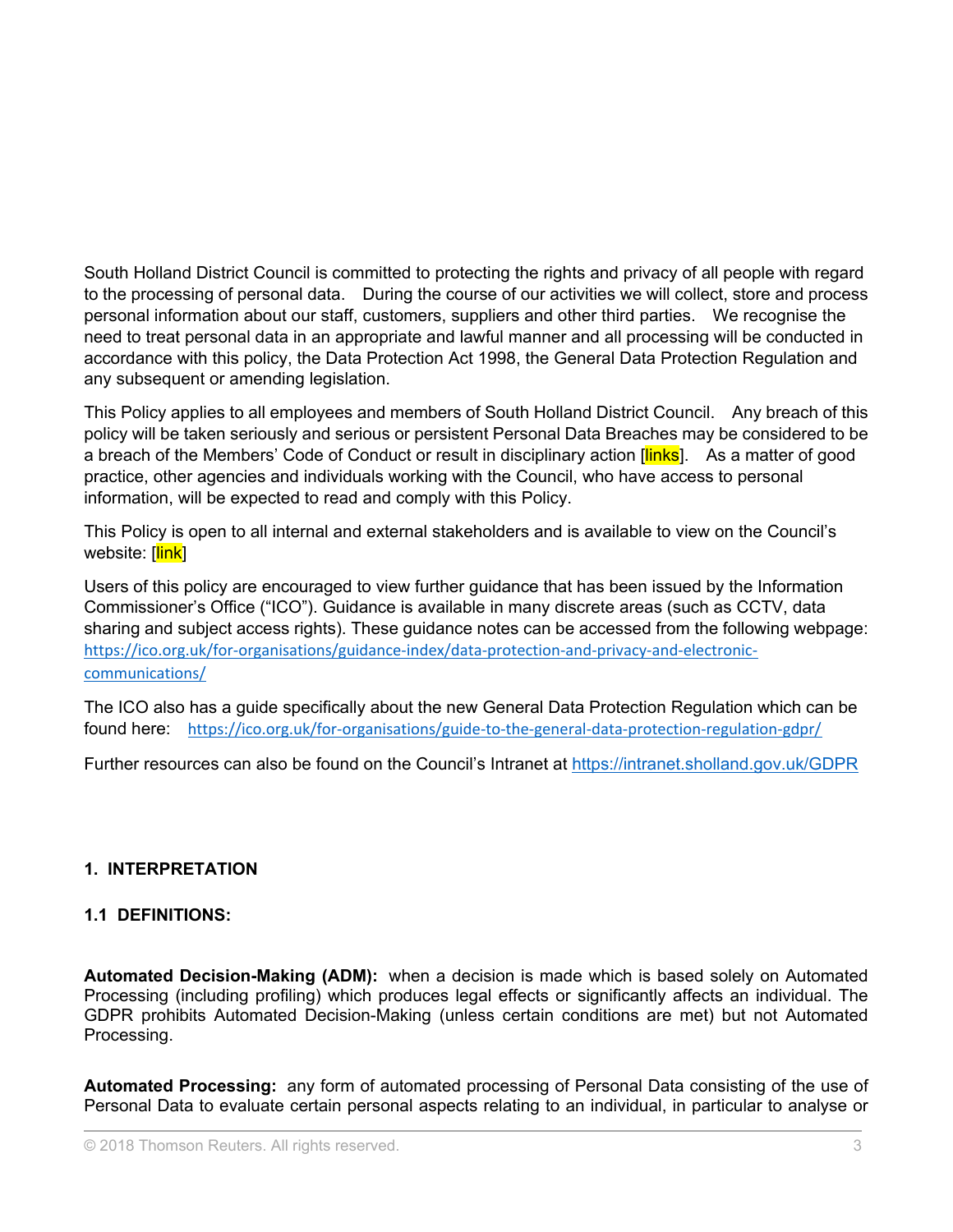predict aspects concerning that individual's performance at work, economic situation, health, personal preferences, interests, reliability, behaviour, location or movements. Profiling is an example of Automated Processing.

**Council name:** South Holland District Council.

**Council Personnel:** all employees, contractors, agency workers, consultants, elected members and others.

**Consent:** agreement which must be freely given, specific, informed and be an unambiguous indication of the Data Subject's wishes by which they, by a statement or by a clear positive action, signify agreement to the Processing of Personal Data relating to them.

**Data Controller:** the person or organisation that determines when, why and how to process Personal Data. It is responsible for establishing practices and policies in line with the GDPR. We are the Data Controller of all Personal Data relating to our Council Personnel and Personal Data used in our business for our own purposes.

**Data Subject:** a living, identified or identifiable individual about whom we hold Personal Data. Data Subjects may be nationals or residents of any country and may have legal rights regarding their Personal Data.

**Data Privacy Impact Assessment (DPIA):** tools and assessments used to identify and reduce risks of a data processing activity. DPIA can be carried out as part of Privacy by Design and should be conducted for all major system or business change programs involving the Processing of Personal Data.

**Data Protection Officer (DPO):** the person required to be appointed in specific circumstances under the GDPR. The Council's DPO is the person for the time being identified as such in the Council's Constitution.

**EEA:** the 28 countries in the EU, and Iceland, Liechtenstein and Norway.

**Explicit Consent:** consent which requires a very clear and specific statement (that is, not just action).

**General Data Protection Regulation (GDPR):** the General Data Protection Regulation (*(EU) 2016/679*). Personal Data is subject to the legal safeguards specified in the GDPR.

**Personal Data:** any information identifying a Data Subject or information relating to a Data Subject that we can identify (directly or indirectly) from that data alone or in combination with other identifiers we possess or can reasonably access. Personal Data includes Sensitive Personal Data and Pseudonymised Personal Data but excludes anonymous data or data that has had the identity of an individual permanently removed. Personal data can be factual (for example, a name, email address, location or date of birth) or an opinion about that person's actions or behaviour.

**Personal Data Breach:** any act or omission that compromises the security, confidentiality, integrity or availability of Personal Data or the physical, technical, administrative or organisational safeguards that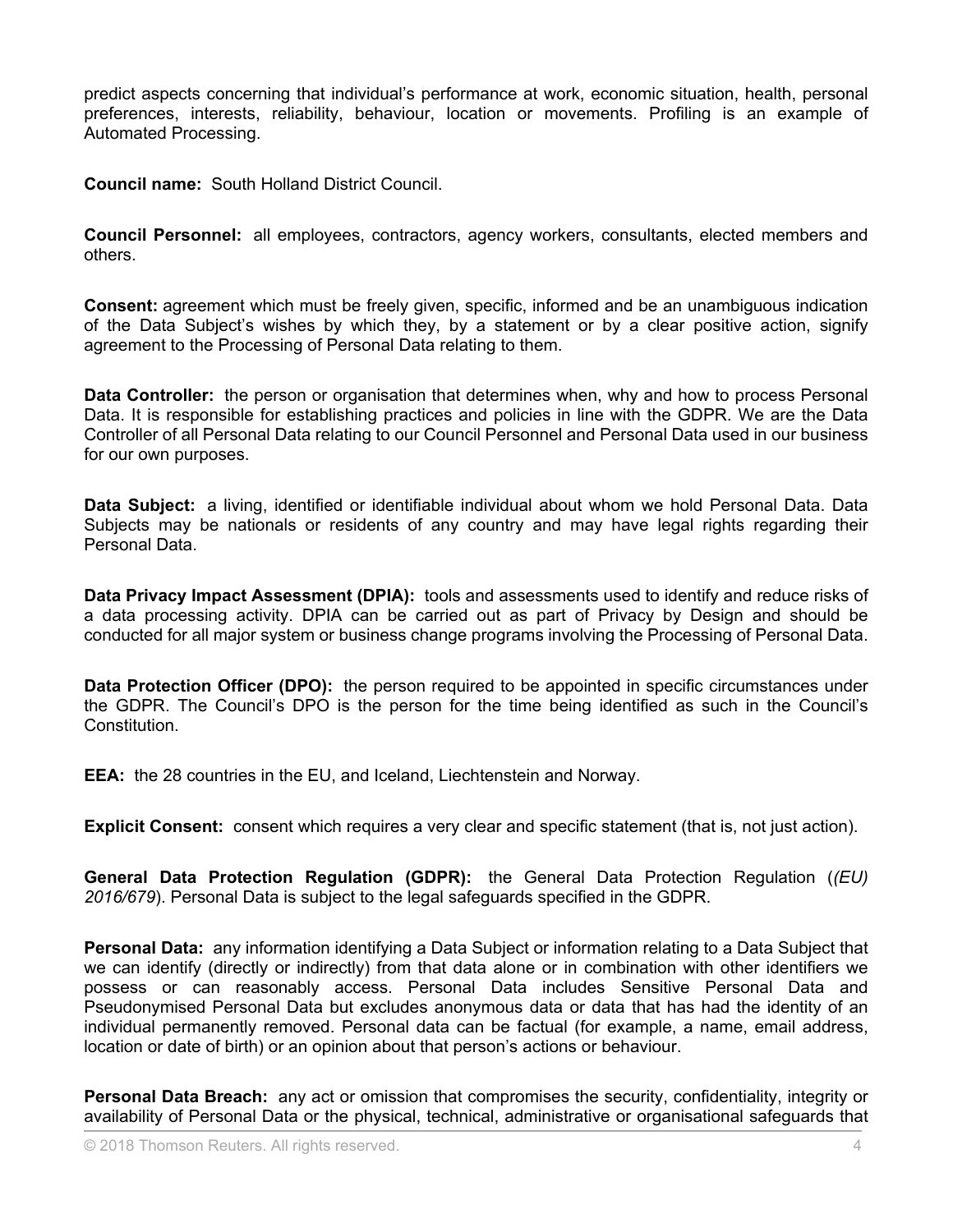we or our third-party service providers put in place to protect it. The loss, or unauthorised access, disclosure or acquisition, of Personal Data is a Personal Data Breach.

**Privacy by Design:** implementing appropriate technical and organisational measures in an effective manner to ensure compliance with the GDPR.

**Privacy Guidelines:** the Council's privacy/GDPR related guidelines provided to assist in interpreting and implementing this Policy and Related Policies, available here: [Link].

**Privacy Notices (also referred to as Fair Processing Notices) or Privacy Policies:** separate notices setting out information that may be provided to Data Subjects when the Council collects information about them. These notices may take the form of general privacy statements applicable to a specific group of individuals (for example, employee privacy notices or the website privacy policy) or they may be stand-alone, one time privacy statements covering Processing related to a specific purpose.

**Processing or Process:** any activity that involves the use of Personal Data. It includes obtaining, recording or holding the data, or carrying out any operation or set of operations on the data including organising, amending, retrieving, using, disclosing, erasing or destroying it. Processing also includes transmitting or transferring Personal Data to third parties.

**Pseudonymisation or Pseudonymised:** replacing information that directly or indirectly identifies an individual with one or more artificial identifiers or pseudonyms so that the person, to whom the data relates, cannot be identified without the use of additional information which is meant to be kept separately and secure.

**Related Policies:** the Council's policies, operating procedures or processes related to this Policy and designed to protect Personal Data, available here: [Links e.g. IT Security, email, etc.]

**Sensitive Personal Data:** information revealing racial or ethnic origin, political opinions, religious or similar beliefs, trade union membership, physical or mental health conditions, sexual life, sexual orientation, biometric or genetic data, and Personal Data relating to criminal offences and convictions.

#### <span id="page-4-0"></span>**2. INTRODUCTION**

This Policy sets out how South Holland District Council ("we", "our", "us", "the Council") handle the Personal Data of our customers, suppliers, elected members, employees, workers and other third parties.

This Policy applies to all Personal Data we Process regardless of the media on which that data is stored or whether it relates to past or present elected members, employees, workers, customers, clients or supplier contacts, website users or any other Data Subject.

This Policy applies to all Council Personnel ("you", "your"). You must read, understand and comply with this Policy when Processing Personal Data on our behalf and attend training on its requirements. This Policy sets out what we expect from you in order for the Council to comply with applicable law. Your compliance with this Policy is mandatory. Related Policies and Privacy Guidelines are available to help you interpret and act in accordance with this Policy. You must also comply with all such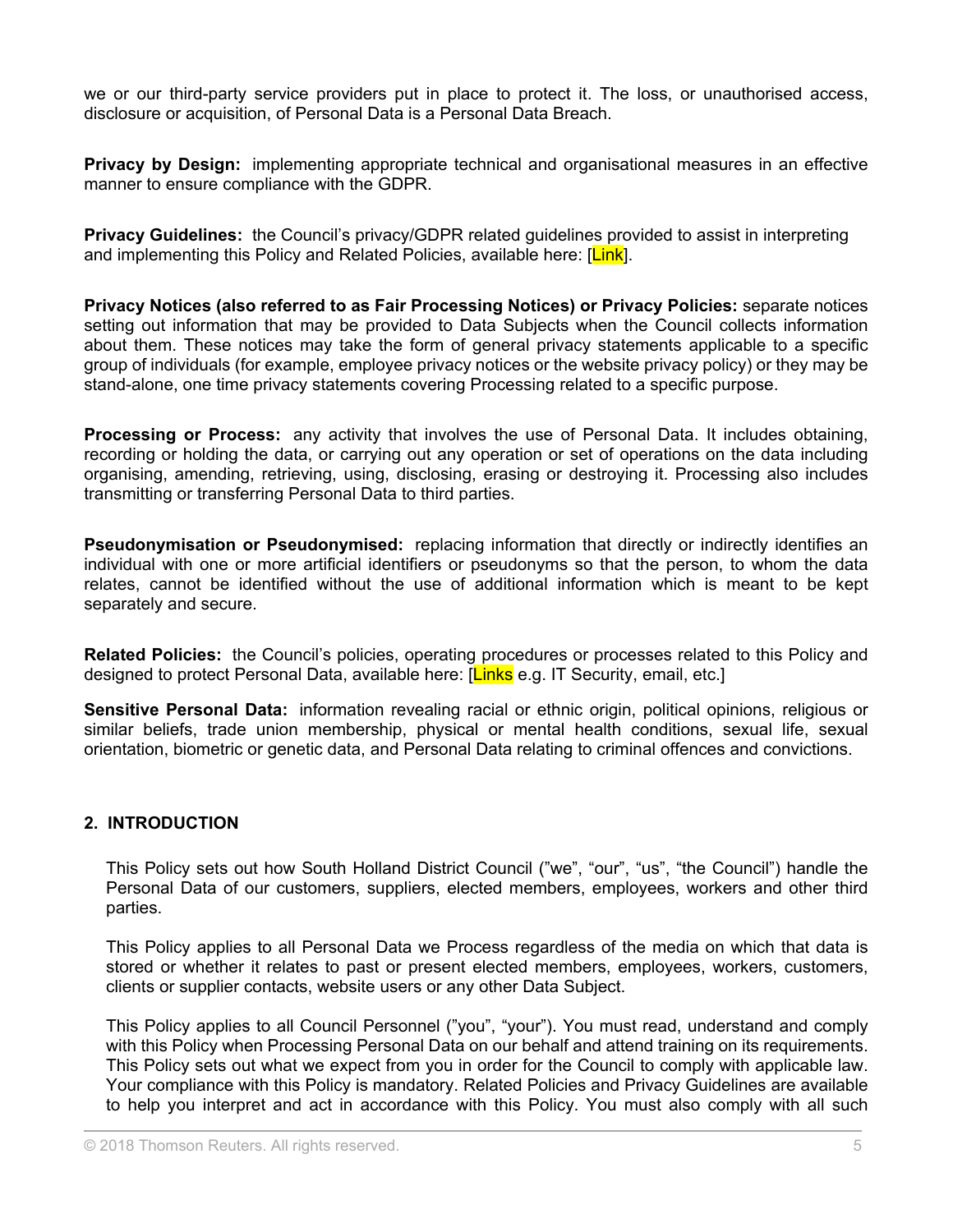Related Policies and Privacy Guidelines.

#### <span id="page-5-0"></span>**3. SCOPE**

We recognise that the correct and lawful treatment of Personal Data will maintain confidence in the organisation and will provide for successful business operations. Protecting the confidentiality and integrity of Personal Data is a critical responsibility that we take seriously at all times. The Council is exposed to potential fines of up to EUR20 million (approximately £18 million) or 4% of total annual turnover, whichever is higher and depending on the breach, for failure to comply with the provisions of the GDPR.

All managers and elected members are responsible for ensuring that all Council Personnel comply with this Policy and need to implement appropriate practices, processes, controls and training to ensure such compliance.

The DPO is responsible for overseeing this Policy and, as applicable, developing Related Policies and Privacy Guidelines.

Please contact the DPO with any questions about the operation of this Policy or the GDPR or if you have any concerns that this Policy is not being or has not been followed. In particular, you must always contact the DPO in the following circumstances:

- **(a)** if you are unsure of the lawful basis which you are relying on to process Personal Data (including the legitimate interests used by the Council) (see *Section [5.1]* below);
- **(b)** if you need to rely on Consent and/or need to capture Explicit Consent (see *Section [5.2]* below);
- **(c)** if you need to draft Privacy Notices or Fair Processing Notices and are unsure of the necessary content (see *Section [5.3]* below);
- **(d)** if you are unsure about the retention period for the Personal Data being Processed (see *Section [9]* below);
- **(e)** if you are unsure about what security or other measures you need to implement to protect Personal Data (see *Section [10.1]* below);
- **(f)** if there has been a Personal Data Breach (*Section [10.2]* below);
- **(g)** if you are unsure on what basis to transfer Personal Data outside the EEA (see *Section [11]* below);
- **(h)** if you need any assistance dealing with any rights invoked by a Data Subject (see *Section [12]*);
- **(i)** whenever you are engaging in a significant new, or change in, Processing activity which is likely to require a DPIA (see *Section [13.4]* below) or plan to use Personal Data for purposes other than what it was collected for;
- **(j)** If you plan to undertake any activities involving Automated Processing including profiling or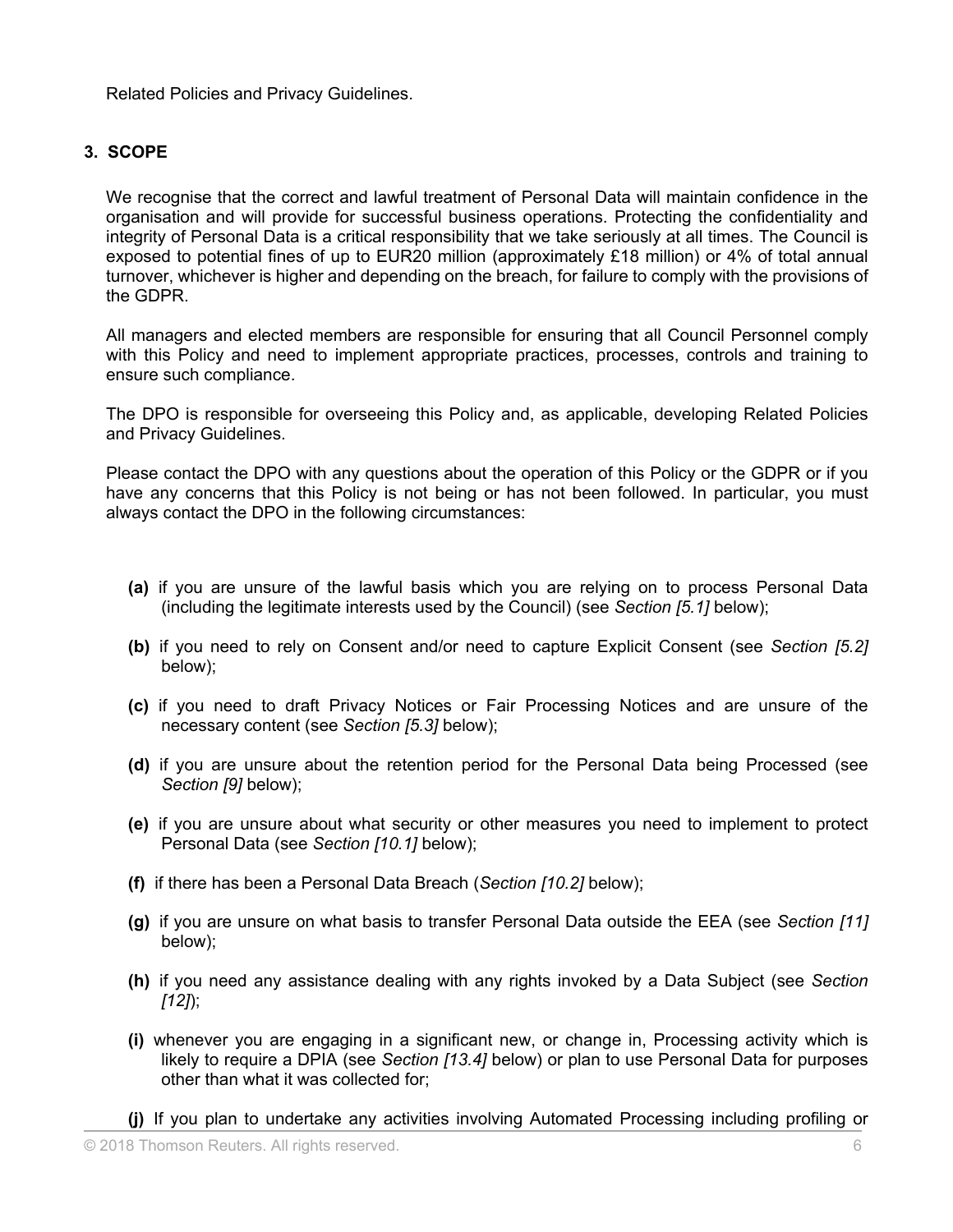Automated Decision-Making (see *Section [13.5]* below);

- **(k)** If you need help complying with applicable law when carrying out direct marketing activities (see *Section [13.6]* below); or
- **(l)** if you need help with any contracts or other areas in relation to sharing Personal Data with third parties (including our vendors) (see *Section [13.7]* below).

# <span id="page-6-0"></span>**4. PERSONAL DATA PROTECTION PRINCIPLES**

We adhere to the principles relating to Processing of Personal Data set out in the GDPR which require Personal Data to be:

- **(a)** Processed lawfully, fairly and in a transparent manner (Lawfulness, Fairness and Transparency).
- **(b)** Collected only for specified, explicit and legitimate purposes (Purpose Limitation).
- **(c)** Adequate, relevant and limited to what is necessary in relation to the purposes for which it is Processed (Data Minimisation).
- **(d)** Accurate and where necessary kept up to date (Accuracy).
- **(e)** Not kept in a form which permits identification of Data Subjects for longer than is necessary for the purposes for which the data is Processed (Storage Limitation).
- **(f)** Processed in a manner that ensures its security using appropriate technical and organisational measures to protect against unauthorised or unlawful Processing and against accidental loss, destruction or damage (Security, Integrity and Confidentiality).
- **(g)** Not transferred to another country without appropriate safeguards being in place (Transfer Limitation).
- **(h)** Made available to Data Subjects and Data Subjects allowed to exercise certain rights in relation to their Personal Data (Data Subject's Rights and Requests).

We are responsible for and must be able to demonstrate compliance with the data protection principles listed above (Accountability).

#### <span id="page-6-1"></span>**5. LAWFULNESS, FAIRNESS, TRANSPARENCY**

#### <span id="page-6-2"></span>**5.1 LAWFULNESS AND FAIRNESS**

Personal Data must be Processed lawfully, fairly and in a transparent manner in relation to the Data Subject.

You may only collect, Process and share Personal Data fairly and lawfully and for specified purposes. The GDPR restricts our actions regarding Personal Data to specified lawful purposes. These restrictions are not intended to prevent Processing, but ensure that we Process Personal Data fairly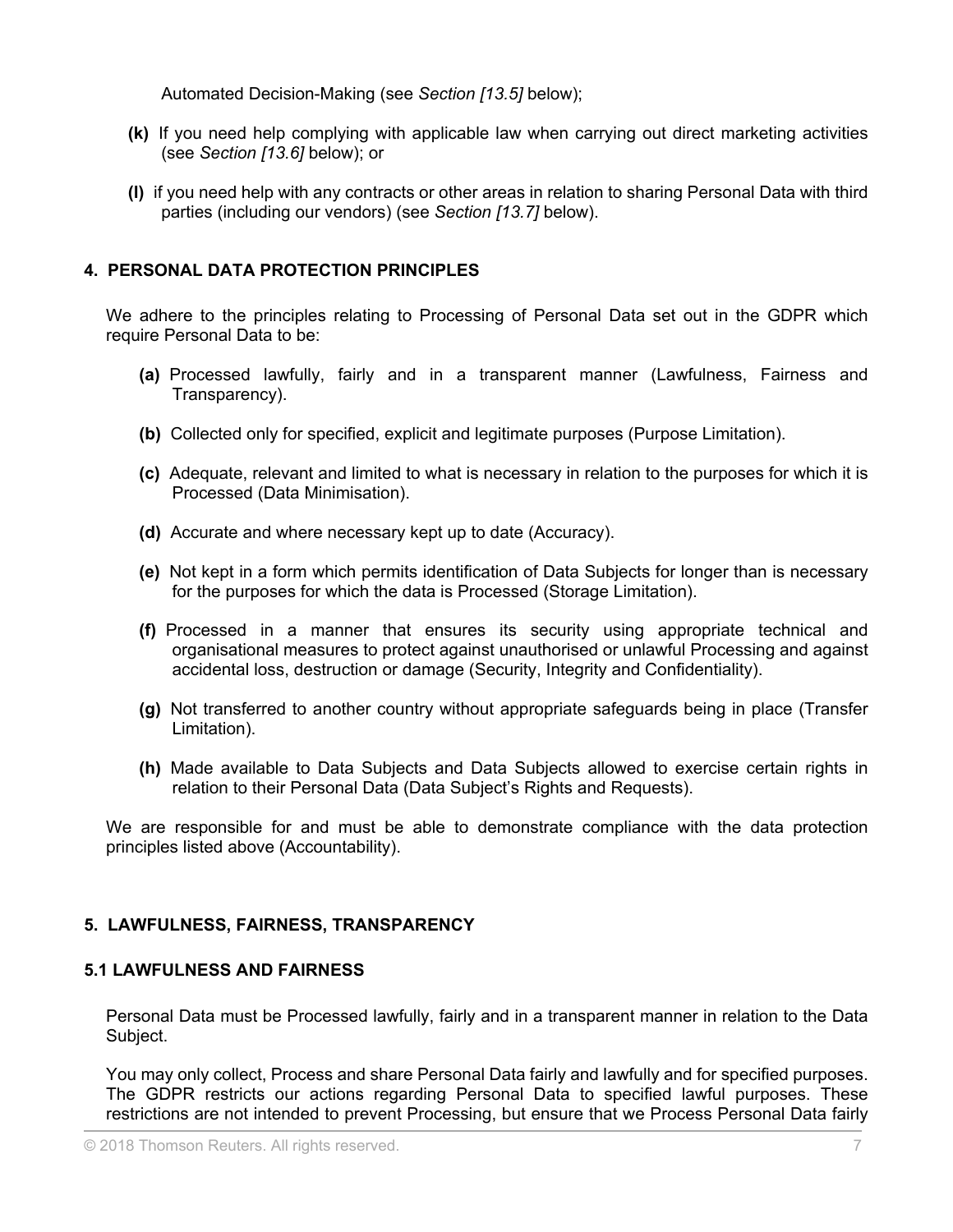and without adversely affecting the Data Subject.

The GDPR allows Processing for specific purposes, some of which are set out below:

- **(a)** the Data Subject has given his or her Consent;
- **(b)** the Processing is necessary for the performance of a contract with the Data Subject;
- **(c)** to meet our legal obligations;
- **(d)** to protect the Data Subject's vital interests;
- **(e)** necessary for the performance of a task carried out in the public interest or in the exercise of official authority;

You must identify and document the legal ground being relied on for each Processing activity. It is very important that you do not seek to rely on consent where you have another lawful purpose (many of our services are, for example, tasks carried out in the public interest or in the exercise of official authority).

# <span id="page-7-0"></span>**5.2 CONSENT**

A Data Controller must only process Personal Data on the basis of one or more of the lawful bases set out in the GDPR, which include Consent.

A Data Subject consents to Processing of their Personal Data if they indicate agreement clearly either by a statement or positive action to the Processing. Consent requires affirmative action so silence, pre-ticked boxes or inactivity are unlikely to be sufficient. If Consent is given in a document which deals with other matters, then the Consent must be kept separate from those other matters.

Data Subjects must be easily able to withdraw Consent to Processing at any time and withdrawal must be promptly honoured. Consent may need to be refreshed if you intend to Process Personal Data for a different and incompatible purpose which was not disclosed when the Data Subject first consented.

Unless we can rely on another legal basis of Processing, Explicit Consent is usually required for Processing Sensitive Personal Data, for Automated Decision-Making and for cross border data transfers. Usually we will be relying on another legal basis (and not require Explicit Consent) to Process most types of Sensitive Data. Where Explicit Consent is required, you must issue a Fair Processing Notice to the Data Subject to capture Explicit Consent.

You will need to evidence Consent captured and keep records of all Consents so that the Council can demonstrate compliance with Consent requirements.

# <span id="page-7-1"></span>**5.3 TRANSPARENCY (NOTIFYING DATA SUBJECTS)**

The GDPR requires Data Controllers to provide detailed, specific information to Data Subjects depending on whether the information was collected directly from Data Subjects or from elsewhere. Such information must be provided through appropriate Privacy Notices or Fair Processing Notices which must be concise, transparent, intelligible, easily accessible, and in clear and plain language so that a Data Subject can easily understand them.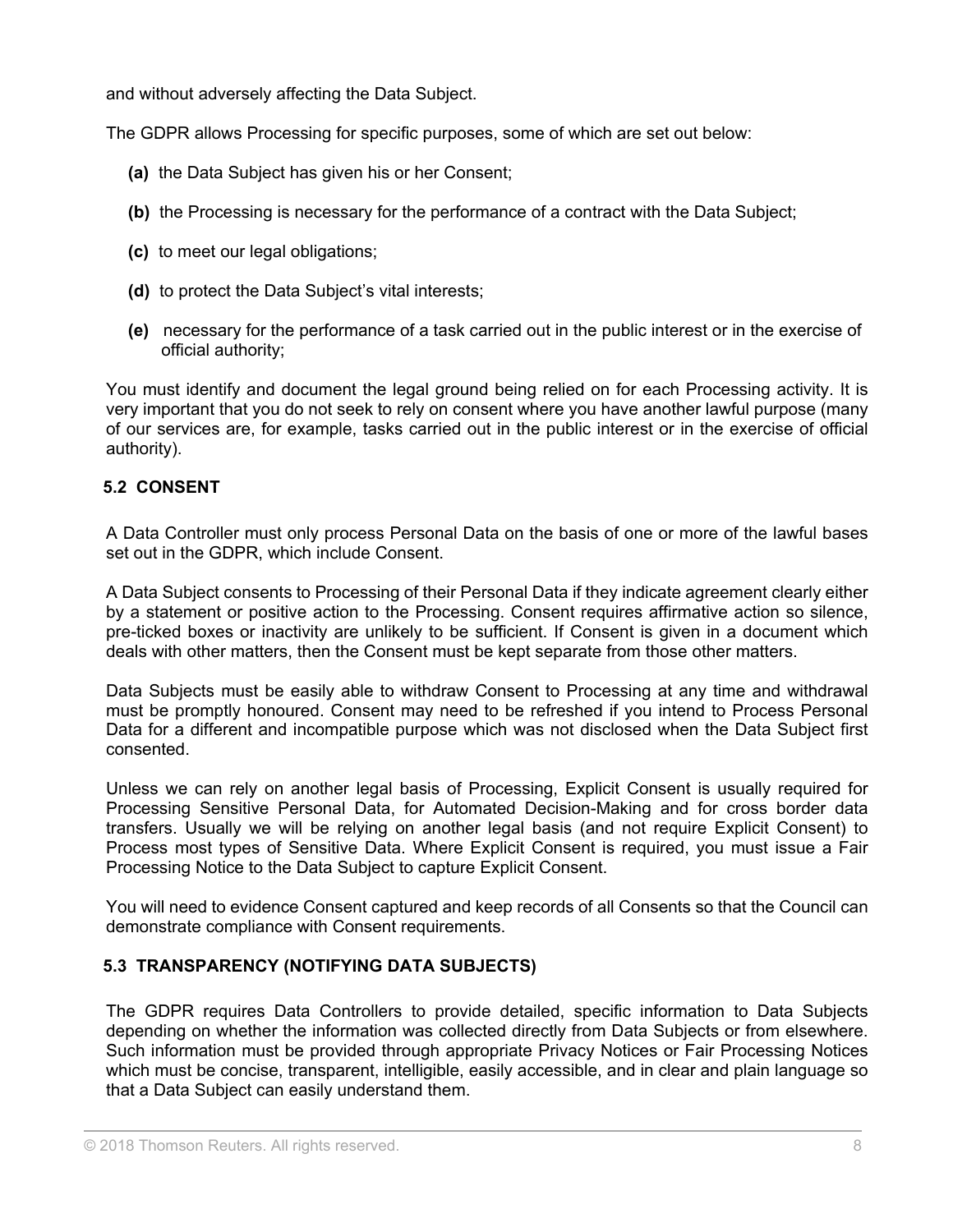Whenever we collect Personal Data directly from Data Subjects, including for human resources or employment purposes, we must provide the Data Subject with all the information required by the GDPR including the identity of the Data Controller and DPO, how and why we will use, Process, disclose, protect and retain that Personal Data through a Fair Processing Notice which must be presented when the Data Subject first provides the Personal Data..

When Personal Data is collected indirectly (for example, from a third party or publically available source), you must provide the Data Subject with all the information required by the GDPR as soon as possible after collecting/receiving the data. You must also check that the Personal Data was collected by the third party in accordance with the GDPR and on a basis which contemplates our proposed Processing of that Personal Data.

You should always check the Intranet (see earlier hyperlinks) for any guidelines on drafting Privacy Notices/Fair Processing Notices.

#### <span id="page-8-0"></span>**6. PURPOSE LIMITATION**

Personal Data must be collected only for specified, explicit and legitimate purposes. It must not be further Processed in any manner incompatible with those purposes.

You cannot use Personal Data for new, different or incompatible purposes from that disclosed when it was first obtained unless you have informed the Data Subject of the new purposes and they have Consented where necessary.

#### <span id="page-8-1"></span>**7. DATA MINIMISATION**

Personal Data must be adequate, relevant and limited to what is necessary in relation to the purposes for which it is Processed.

You may only Process Personal Data when performing your job duties (or in the case of an elected member, your ward duties or duties as an elected member generally) require it. You cannot Process Personal Data for any reason unrelated to your job/member duties.

You may only collect Personal Data that you require for your job/member duties: do not collect excessive data. Ensure any Personal Data collected is adequate and relevant for the intended purposes.

You must ensure that when Personal Data is no longer needed for specified purposes, it is deleted or anonymised in accordance with the Council's data retention guidelines.

#### <span id="page-8-2"></span>**8. ACCURACY**

Personal Data must be accurate and, where necessary, kept up to date. It must be corrected or deleted without delay when inaccurate.

You will ensure that the Personal Data we use and hold is accurate, complete, kept up to date and relevant to the purpose for which we collected it. You must check the accuracy of any Personal Data at the point of collection and at regular intervals afterwards. You must take all reasonable steps to destroy or amend inaccurate or out-of-date Personal Data.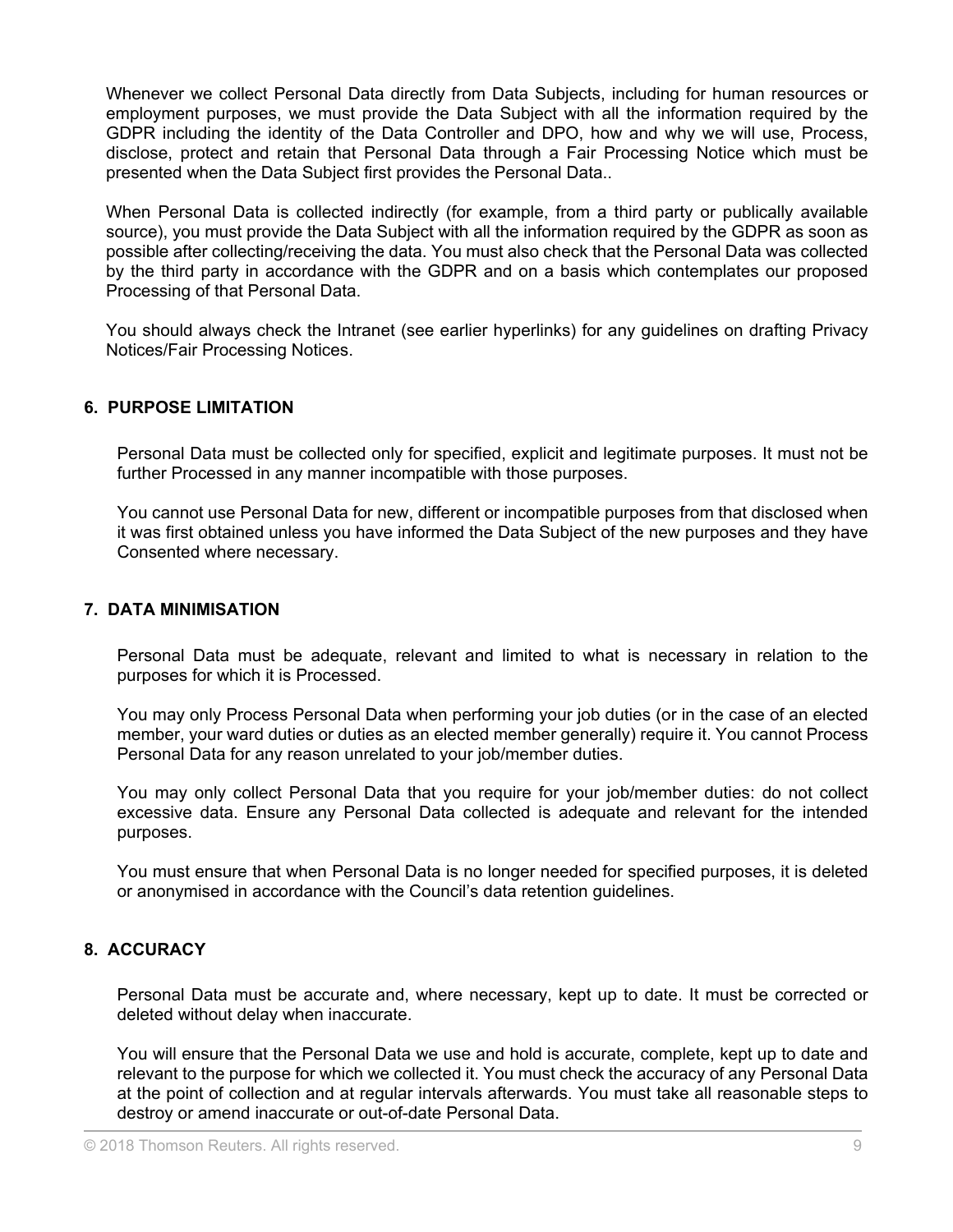#### <span id="page-9-0"></span>**9. STORAGE LIMITATION**

Personal Data must not be kept in an identifiable form for longer than is necessary for the purposes for which the data is processed.

You must not keep Personal Data in a form which permits the identification of the Data Subject for longer than needed for the legitimate business purpose or purposes for which we originally collected it including for the purpose of satisfying any legal, accounting or reporting requirements.

The Council will maintain retention policies and procedures to ensure Personal Data is deleted after a reasonable time for the purposes for which it was being held, unless a law requires such data to be kept for a minimum time. You must comply with the Council's guidelines on Data Retention which can be found in our Information Assets Register at the Intranet page referred to earlier in this policy.

You will take all reasonable steps to destroy or erase from our systems all Personal Data that we no longer require in accordance with all the Council's applicable records retention schedules and policies. This includes requiring third parties to delete such data where applicable.

You will ensure Data Subjects are informed of the period for which data is stored and how that period is determined in any applicable Privacy Notice or Fair Processing Notice.

#### <span id="page-9-1"></span>**10. SECURITY INTEGRITY AND CONFIDENTIALITY**

#### <span id="page-9-2"></span>**10.1 PROTECTING PERSONAL DATA**

Personal Data must be secured by appropriate technical and organisational measures against unauthorised or unlawful Processing, and against accidental loss, destruction or damage.

We will develop, implement and maintain safeguards appropriate to our size, scope and business, our available resources, the amount of Personal Data that we own or maintain on behalf of others and identified risks (including use of encryption and Pseudonymisation where applicable). We will regularly evaluate and test the effectiveness of those safeguards to ensure security of our Processing of Personal Data. You are responsible for protecting the Personal Data we hold. You must implement reasonable and appropriate security measures against unlawful or unauthorised Processing of Personal Data and against the accidental loss of, or damage to, Personal Data. You must exercise particular care in protecting Sensitive Personal Data from loss and unauthorised access, use or disclosure.

You must follow all procedures and technologies we put in place to maintain the security of all Personal Data from the point of collection to the point of destruction. You may only transfer Personal Data to third-party service providers who agree to comply with the required policies and procedures and who agree to put adequate measures in place, as requested.

You must maintain data security by protecting the confidentiality, integrity and availability of the Personal Data, defined as follows:

**(a)** Confidentiality means that only people who have a need to know and are authorised to use the Personal Data can access it.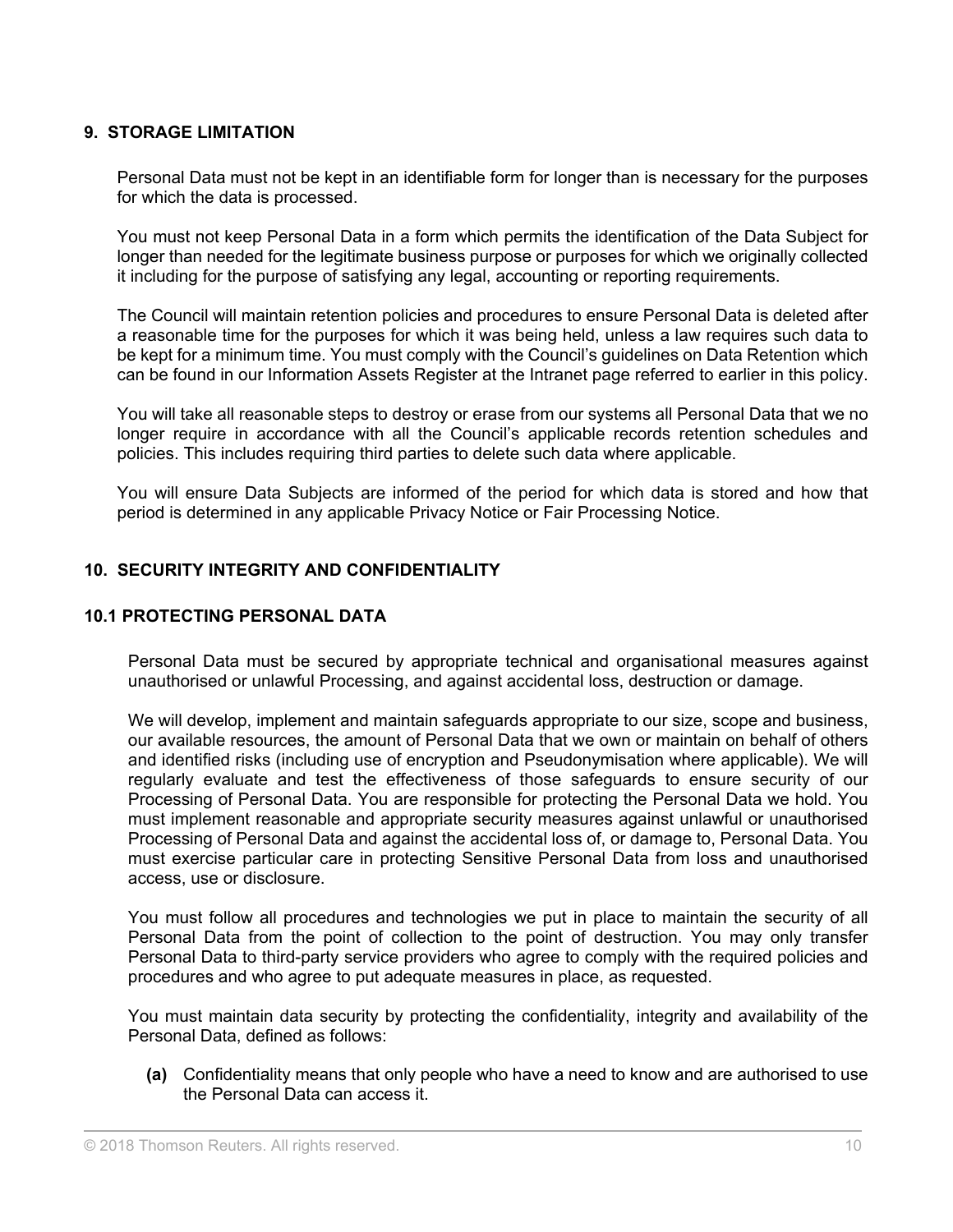- **(b)** Integrity means that Personal Data is accurate and suitable for the purpose for which it is processed.
- **(c)** Availability means that authorised users are able to access the Personal Data when they need it for authorised purposes.

You must comply with and not attempt to circumvent the administrative, physical and technical safeguards we implement and maintain in accordance with the GDPR and relevant standards to protect Personal Data.

#### <span id="page-10-0"></span>**10.2 REPORTING A PERSONAL DATA BREACH**

The GDPR requires Data Controllers to notify any Personal Data Breach to the applicable regulator (the Information Commissioner) and, in certain instances, the Data Subject.

We have put in place procedures to deal with any suspected Personal Data Breach and will notify Data Subjects or any applicable regulator where we are legally required to do so.

If you know or suspect that a Personal Data Breach has occurred, do not attempt to investigate the matter yourself. Immediately contact the DPO or in his/her absence the Legal Team. You should preserve all evidence relating to the potential Personal Data Breach.

The Council has a Personal Data Breach protocol which can be found here: [Link]

#### <span id="page-10-1"></span>**11. TRANSFER LIMITATION**

The GDPR restricts data transfers to countries outside the EEA in order to ensure that the level of data protection afforded to individuals by the GDPR is not undermined. You transfer Personal Data originating in one country across borders when you transmit, send, view or access that data in or to a different country.

You may only transfer Personal Data outside the EEA if one of the following conditions applies:

- **(a)** the European Commission has issued a decision confirming that the country to which we transfer the Personal Data ensures an adequate level of protection for the Data Subjects' rights and freedoms. Currently these countries are Andorra, Argentina, Canada, Faeroe Islands, Guernsey, Israel, Isle of Man, Jersey, New Zealand, Switzerland and Uruguay but you can find updates at the following link: *EU [website](http://ec.europa.eu/justice/data-protection/international-transfers/adequacy/index_en.htm)*;
- **(b)** appropriate safeguards are in place such as binding corporate rules (BCR), standard contractual clauses approved by the European Commission, an approved code of conduct or a certification mechanism;
- **(c)** the Data Subject has provided Explicit Consent to the proposed transfer after being informed of any potential risks; or
- **(d)** the transfer is necessary for one of the other reasons set out in the GDPR including the performance of a contract between us and the Data Subject, reasons of public interest, to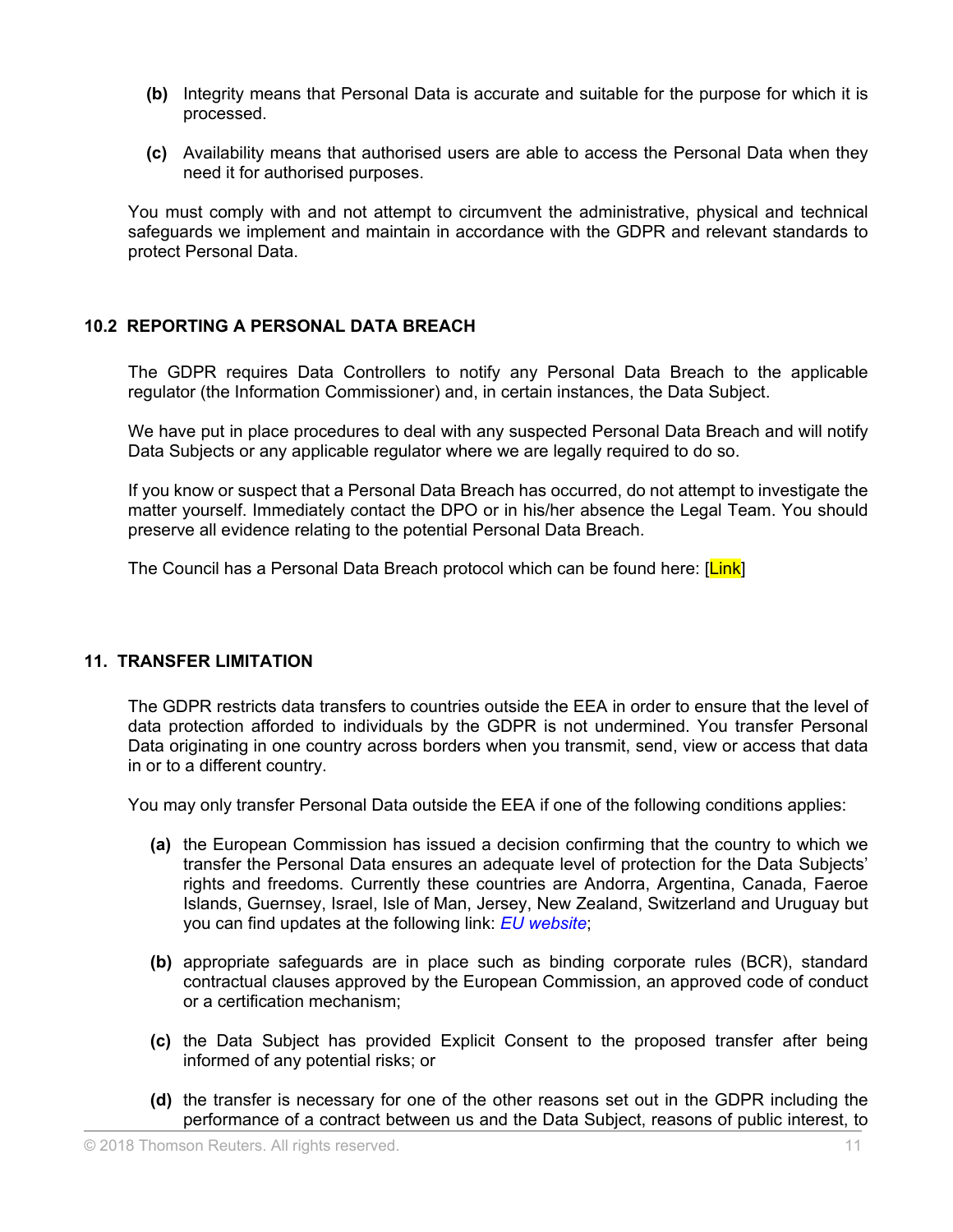establish, exercise or defend legal claims or to protect the vital interests of the Data Subject where the Data Subject is physically or legally incapable of giving Consent.

#### <span id="page-11-0"></span>**12. DATA SUBJECT'S RIGHTS AND REQUESTS**

Data Subjects have rights when it comes to how we handle their Personal Data. These include rights to:

- **(a)** withdraw Consent to Processing at any time;
- **(b)** receive certain information about the Data Controller's Processing activities;
- **(c)** request access to their Personal Data that we hold;
- **(d)** prevent our use of their Personal Data for direct marketing purposes;
- **(e)** ask us to erase Personal Data if it is no longer necessary in relation to the purposes for which it was collected or Processed or to rectify inaccurate data or to complete incomplete data;
- **(f)** restrict Processing in specific circumstances;
- **(g)** challenge Processing which has been justified on the basis of the public interest;
- **(h)** request a copy of an agreement under which Personal Data is transferred outside of the EEA;
- **(i)** object to decisions based solely on Automated Processing, including profiling (ADM);
- **(j)** prevent Processing that is likely to cause damage or distress to the Data Subject or anyone else;
- **(k)** be notified of a Personal Data Breach which is likely to result in high risk to their rights and freedoms;
- **(l)** make a complaint to the supervisory authority; and
- **(m)** in limited circumstances, receive or ask for their Personal Data to be transferred to a third party in a structured, commonly used and machine readable format.

You must verify the identity of an individual requesting data under any of the rights listed above (do not allow third parties to persuade you into disclosing Personal Data without proper authorisation). Full procedures can be found here [Link]

You must immediately forward any Data Subject request you receive to the Council's Corporate Improvement and Performance Team.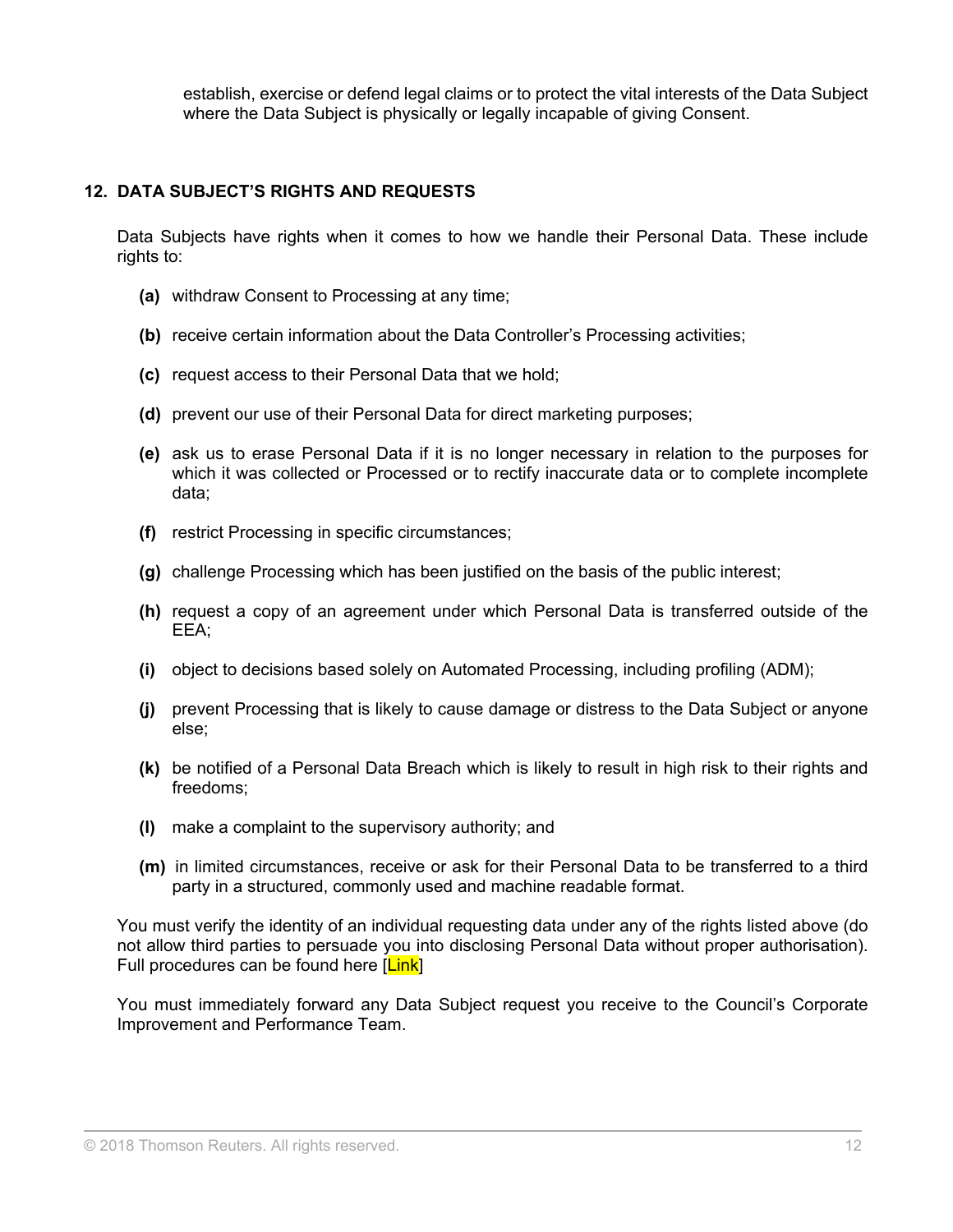#### <span id="page-12-0"></span>**13. ACCOUNTABILITY**

**13.1**The Data Controller (in most cases the Council) must implement appropriate technical and organisational measures in an effective manner, to ensure compliance with data protection principles. The Data Controller is responsible for, and must be able to demonstrate, compliance with the data protection principles.

The Council must have adequate resources and controls in place to ensure and to document GDPR compliance including:

- **(a)** appointing a suitably qualified DPO and an officer accountable for data privacy;
- **(b)** implementing Privacy by Design when Processing Personal Data and completing DPIAs where Processing presents a high risk to rights and freedoms of Data Subjects;
- **(c)** integrating data protection into internal documents including this Policy, Related Policies, Privacy Guidelines, Privacy Notices or Fair Processing Notices;
- **(d)** regularly training Council Personnel on the GDPR, this Policy, Related Policies and Privacy Guidelines and data protection matters including, for example, Data Subject's rights, Consent, legal basis, DPIA and Personal Data Breaches. The Council must maintain a record of training attendance by Council Personnel; and
- **(e)** regularly testing the privacy measures implemented and conducting periodic reviews and audits to assess compliance, including using results of testing to demonstrate compliance improvement effort.

#### <span id="page-12-1"></span>**13.2 RECORD KEEPING**

The GDPR requires us to keep full and accurate records of all our data Processing activities.

You must keep and maintain accurate corporate records reflecting our Processing including records of Data Subjects' Consents and procedures for obtaining Consents.

These records should include, at a minimum, the name and contact details of the Data Controller and the DPO, clear descriptions of the Personal Data types, Data Subject types, Processing activities, Processing purposes, third-party recipients of the Personal Data, Personal Data storage locations, Personal Data transfers, the Personal Data's retention period and a description of the security measures in place.

#### <span id="page-12-2"></span>**13.3 TRAINING AND AUDIT**

We are required to ensure that all Council Personnel have undergone adequate training to enable them to comply with data privacy laws. We must also regularly test our systems and processes to assess compliance.

You must undergo all mandatory data privacy related training and ensure your team undergo similar mandatory training.

You must regularly review all the systems and processes under your control to ensure they comply with this Policy and check that adequate governance controls and resources are in place to ensure proper use and protection of Personal Data.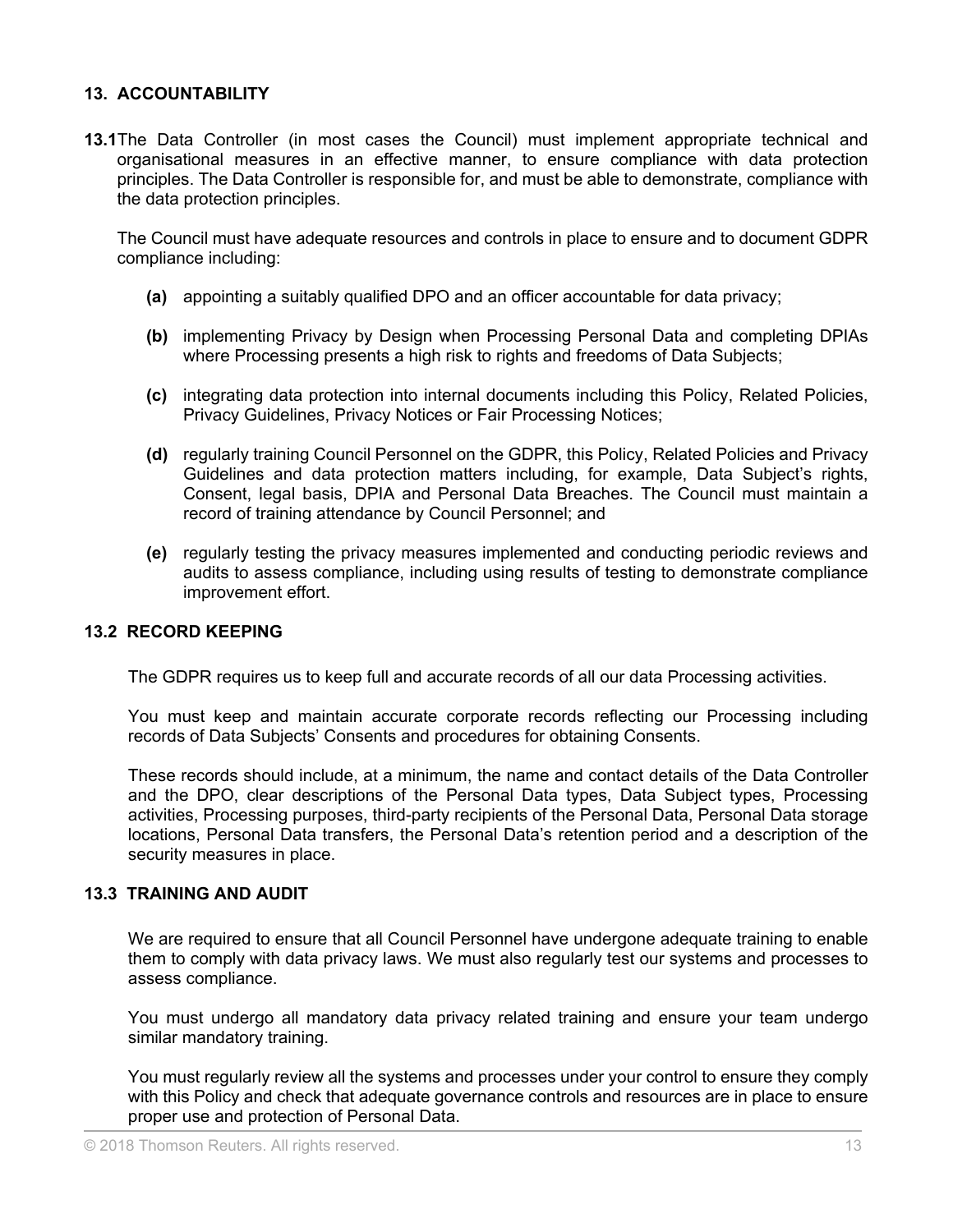#### <span id="page-13-0"></span>**13.4 PRIVACY BY DESIGN AND DATA PROTECTION IMPACT ASSESSMENT (DPIA)**

We are required to implement Privacy by Design measures when Processing Personal Data by implementing appropriate technical and organisational measures (like Pseudonymisation) in an effective manner, to ensure compliance with data privacy principles.

You must assess what Privacy by Design measures can be implemented on all programs/systems/processes that Process Personal Data by taking into account the following:

- **(a)** the state of the art;
- **(b)** the cost of implementation;
- **(c)** the nature, scope, context and purposes of Processing; and
- **(d)** the risks of varying likelihood and severity for rights and freedoms of Data Subjects posed by the Processing.

Data controllers must also conduct DPIAs in respect to high risk Processing.

You should conduct a DPIA (and discuss your findings with the DPO) when implementing major system or business change programs involving the Processing of Personal Data including:

- **(e)** use of new technologies (programs, systems or processes), or changing technologies (programs, systems or processes);
- **(f)** Automated Processing including profiling and ADM;
- **(g)** large scale Processing of Sensitive Data; and
- **(h)** large scale, systematic monitoring of a publicly accessible area.

A DPIA must include:

- **(i)** a description of the Processing and its purposes;
- **(j)** an assessment of the necessity and proportionality of the Processing in relation to its purpose;
- **(k)** an assessment of the risk to individuals; and
- **(l)** the risk mitigation measures in place and demonstration of compliance.

#### <span id="page-13-1"></span>**13.5 AUTOMATED PROCESSING (INCLUDING PROFILING) AND AUTOMATED DECISION-MAKING**

Generally, ADM is prohibited when a decision has a legal or similar significant effect on an individual unless:

**(a)** a Data Subject has Explicitly Consented;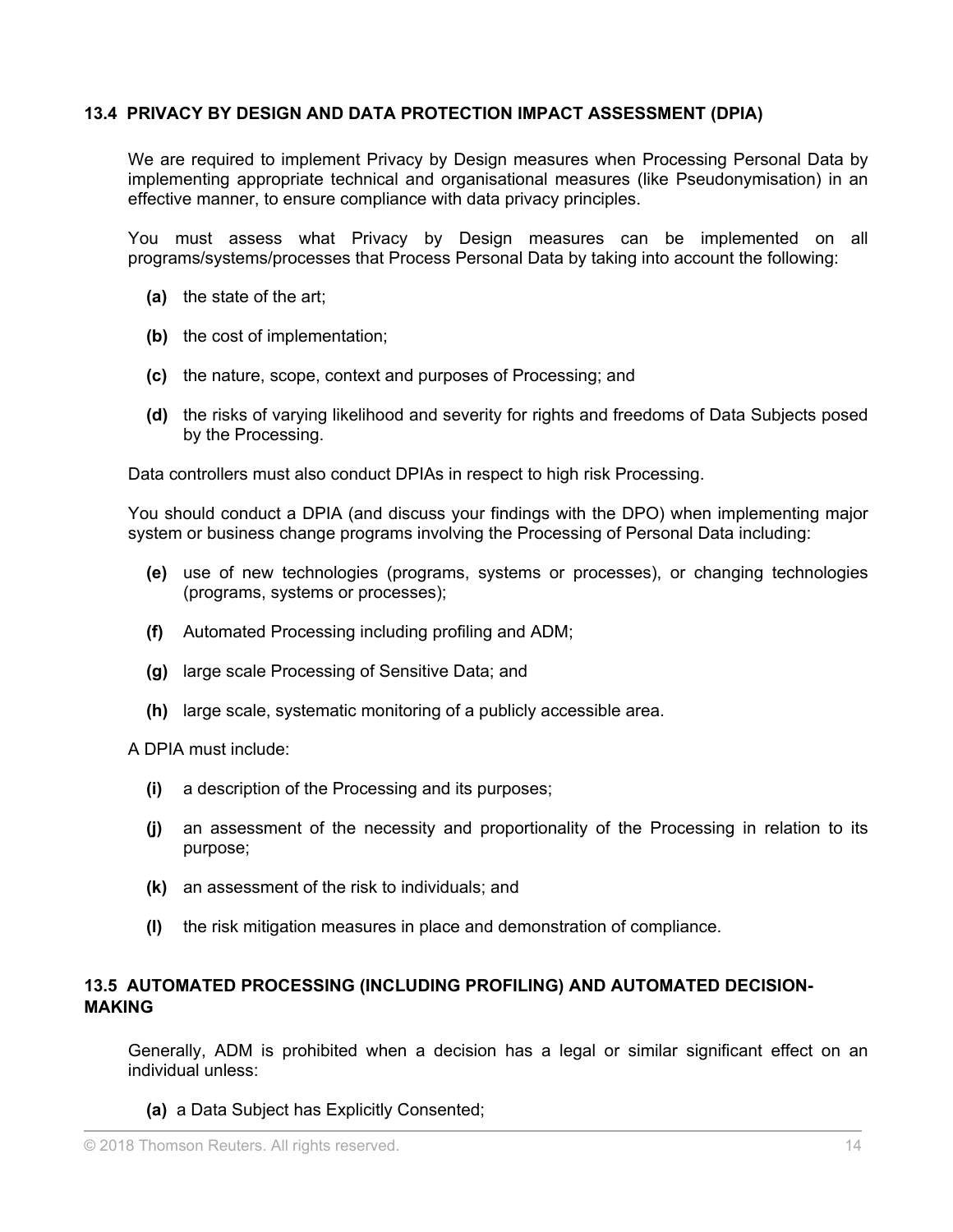- **(b)** the Processing is authorised by law; or
- **(c)** the Processing is necessary for the performance of or entering into a contract.

If certain types of Sensitive Data are being processed, then grounds (b) or (c) will not be allowed but such Sensitive Data can be Processed where it is necessary (unless less intrusive means can be used) for substantial public interest like fraud prevention.

If a decision is to be based solely on Automated Processing (including profiling), then Data Subjects must be informed when you first communicate with them of their right to object. This right must be explicitly brought to their attention and presented clearly and separately from other information. Further, suitable measures must be put in place to safeguard the Data Subject's rights and freedoms and legitimate interests.

We must also inform the Data Subject of the logic involved in the decision making or profiling, the significance and envisaged consequences and give the Data Subject the right to request human intervention, express their point of view or challenge the decision.

A DPIA must be carried out before any Automated Processing (including profiling) or ADM activities are undertaken.

#### <span id="page-14-0"></span>**13.6 DIRECT MARKETING**

We are subject to certain rules and privacy laws when marketing to our customers.

For example, a Data Subject's prior consent is required for electronic direct marketing (for example, by email, text or automated calls). The limited exception for existing customers known as "soft opt in" allows organisations to send marketing texts or emails if they have obtained contact details in the course of a sale to that person, they are marketing similar products or services, and they gave the person an opportunity to opt out of marketing when first collecting the details and in every subsequent message.

The right to object to direct marketing must be explicitly offered to the Data Subject in an intelligible manner so that it is clearly distinguishable from other information.

A Data Subject's objection to direct marketing must be promptly honoured. If a customer opts out at any time, their details should be suppressed as soon as possible. Suppression involves retaining just enough information to ensure that marketing preferences are respected in the future.

You must comply with any Council guidelines on direct marketing to customers.

#### <span id="page-14-1"></span>**13.7 SHARING PERSONAL DATA**

Generally we are not allowed to share Personal Data with third parties unless certain safeguards and contractual arrangements have been put in place.

You may only share the Personal Data internally if the recipient has a job-related need to know the